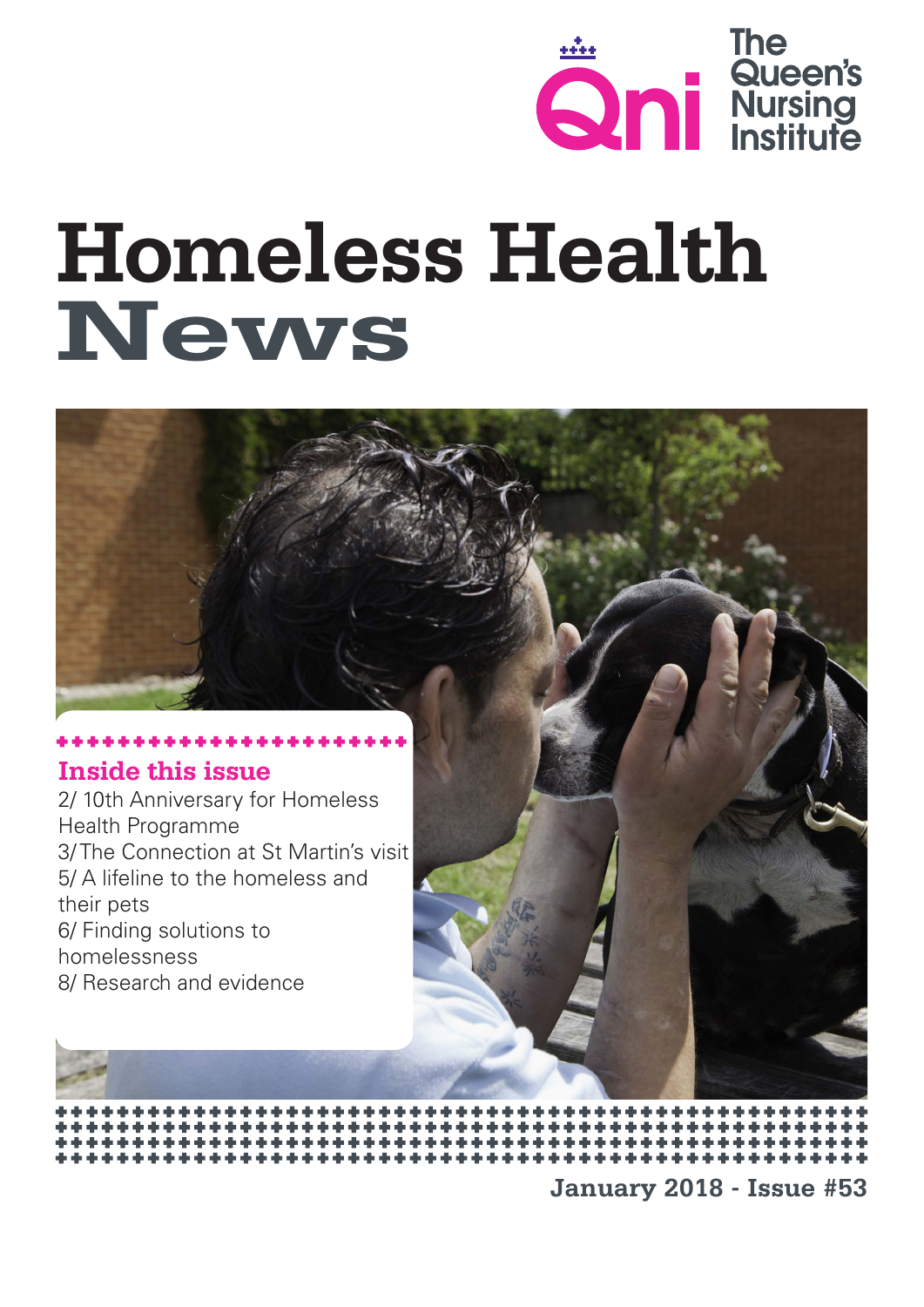# **Editorial**

David Parker-Radford, Homeless Health Programme Manager



#### **10 Years Old!**

As of November 2017, the Homeless Health Network is ten years old. Thanks to the vision of two nurses, Jane Cook and Jane Gray, the idea for a network for nurses working with homeless people was developed. Since 2007, a large group of nurses and dedicated staff at the QNI and funders have helped the network to survive, thrive and grow. Over the years it has given community nurses a vital platform and networking opportunities. It has helped nurses share challenges, gain support and contribute to and learn from guidance relevant to homelessness and health.

Given the opportunity to reflect on achievements over the past ten years, the QNI has added a web page dedicated to the history of the network in [our Homeless Health section.](https://www.qni.org.uk/explore-qni/homeless-health-programme/history-homeless-health-network/) For 10 years Anne Pearson, Director of



Pippa Bagnall, Chair of the Homeless Health Corbyn MP at 2007 launch event

Programmes, has overseen the management of this network and she was awarded an Outstanding Service Award by the QNI this year. Many in the network know that Anne is due to retire at the end of February. I'm sure you will want to wish her well and thank her for the work she has done to support and champion homeless health nursing over the years.

#### **Homelessness in Nursing Education**

[A QNI scoping report](https://www.qni.org.uk/resources/student-nurses-learn-health-needs-people-experiencing-homelessness/) evaluates the different approach taken by universities offering BSc Nursing, when it comes to covering the topic of homelessness.

Some universities are starting to offer a proactive syllabus in terms of homelessness, including service user case studies, speakers and homelessness placements while others offer no homelessness education to nurses at all.

Steering Group from 2007-2010 with Jeremy The report aims to stimulate universities to think about their new requirements and incorporate more homeless and inclusion health into their curricula. [Read](https://www.qni.org.uk/2017/12/01/opportunities-nursing-students-learn-health-homelessness/) [more in this blog.](https://www.qni.org.uk/2017/12/01/opportunities-nursing-students-learn-health-homelessness/)

#### **Transition to Homeless Health Nursing**

The QNI's Transition to Homeless Health Nursing resource will shortly be available in printed, spiral bound copies perfect for taking notes and as a reference for practice. The resource is useful for student nurses on placement, new community nurses in post, new homeless health nurses, or experienced community nurses in need of a refresher. Over 100 experienced community nurses working in homeless health were involved in producing the resource with the QNI, alongside the input of service users.

You can pre-order a copy of the resource for no cost (you only pay postage and packing). It is still also available as a [free download.](https://www.qni.org.uk/nursing-in-the-community/transition-community-nursing/homeless-health/)

#### **Big Issues**

In The QNI's June event we heard how significant childhood trauma is on neuropsychology across the life course, with impact on behaviour, society and health. You can link to the [fascinating slides from the event.](https://www.qni.org.uk/news-and-events/events/managing-psychological-trauma-healthcare/)

At our October event, we heard about other early years and parenting issues with relevance to tackling health inequalities. One such health issue was the importance of identifying, supporting and preventing Fetal Alcohol Syndrome, and campaigning for this to be recognised as a significant public health issue. [Slides from the day](https://www.qni.org.uk/news-and-events/events/inclusion-health-early-years/) are available to learn from.

#### **Looking Ahead**

Finally, we'd like to wish you a Happy New Year from the team at The QNI. Thank you for your dedicated work in 2017 and we look forward to seeing you at one of our [events in 2018.](https://www.qni.org.uk/news-and-events/events/)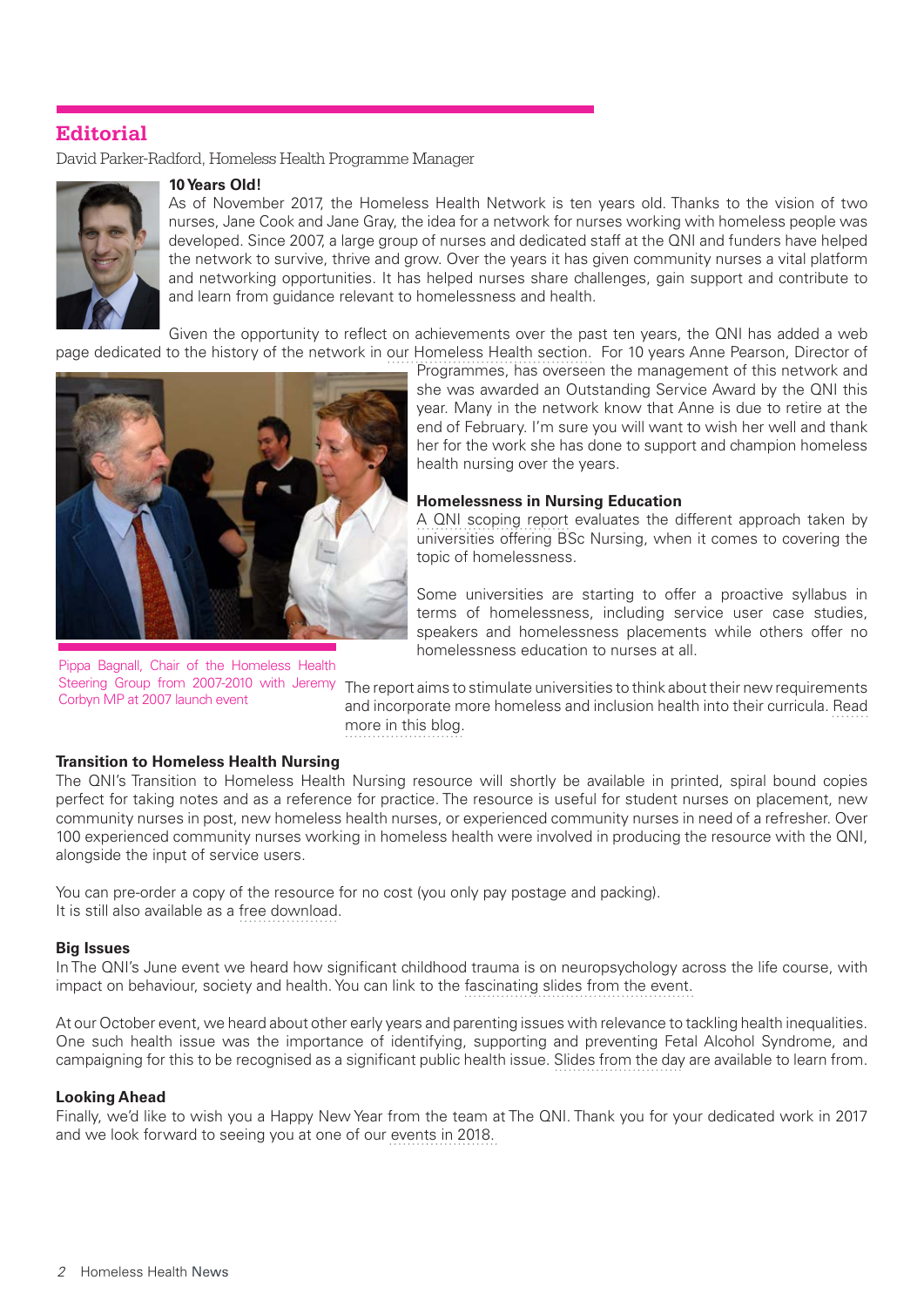## **The Connection at St Martin's visit**

William Carter, Intern, The QNI



I was lucky enough to meet the Central London Community Healthcare homeless (CLCH) nursing team and have a look around the largest homeless day centre in Europe, The Connection at St Martins. Located on quiet Adelaide Street in central London, it is easy to forget that bustling Trafalgar Square is only two minutes' walk away. As well as being a busy area for tourists and commuters, the area is known for its high density of homeless people. Westminster sees the highest incidence of rough sleepers in the UK, with some 260 people recorded as being homeless on any given night in 2016. This group forms part of the estimated 4,134 people sleeping rough each night in England, with many more at risk.

After only a few minutes in the shelter, it is clear that The Connection provides a welcome relief from the hardship of the street. It is warm and inviting and there is a great smell wafting up from the café. People are chatting, eating and watching TV. Adults of all ages are present but the majority of service users are men (we later learnt that the ratio is 10:1 men to women). It is also, unfortunately, clear that a fair few of the service users are in need of medical attention and emotional support.

#### 

Homeless people go for long periods without any 'witness to their lives' – with no-one to share in " the diverse successes and failures that we all experience.

Our first stop was to meet the nursing team. The CLCH homeless service is nurse-led and the nursing team directs a group of dedicated staff and volunteers. Nicky is the Lead Nurse for Homeless Health Care for the Central London Community Healthcare NHS Trust. He showed us the health clinic in the centre and explained that it represented the NHS coming to its homeless patients, as they often encounter difficult accessing services in the traditional way. He explained that they often rely on A&E services and struggle to access GPs – complicating and delaying treatment and creating a financial cost to the health service.

The clinic treats patients suffering from mental illness, chest infections, musculoskeletal problems, minor injuries and neglected chronic conditions (often asthma, diabetes and heart disease). The nurses do more than provide exclusively clinical care however. It is the role of the nursing team, following treatment, to advocate for the rehousing of the patient. As such, often nurses write support letters and attend Multi-Disciplinary Team meetings on the patient's behalf.

Given the transient lifestyles that homeless people often lead, Nicky's clinic is vital for addressing health concerns whilst the patient is available. As Nurse Practitioners, Nicky's team has the authority to dispense vital medicine such as painkillers, vaccines and insulin to those in need. A podiatrist visits weekly to tend to foot problems. The clinic and centre were both busy and we learnt that the clinic treats an average of 50 patients daily, whilst around 150 people visit The Connection generally.

We then went on a tour of The Connection's facilities and learnt more about the activities on offer. Firstly, we saw the laundry room, with lockers and ironing facilities. We were shown the TV room, the reading room and a computer area, where visitors to the centre could charge their phones. Nicky explained that these facilities are crucial, as their availability is not contingent on visitors having to use them 'productively' – for job applications for example. Homeless people need spaces to safely unwind, watch videos, read and catch up with friends and family online like everyone else. There is a crafts corner and an activity space where volunteers lead skills workshops, such as sewing. Visitors can use a fully equipped art room to nurture their creative sides, something very difficult to do when sleeping rough. It was wonderful to hear that the art displayed around the centre was produced by the service users themselves. Although it was important to carve out a space purely for relaxation, Nicky demonstrated that the centre approaches employment issues proactively. There is a separate computer suite for job applications and CV workshops. Volunteers are on hand to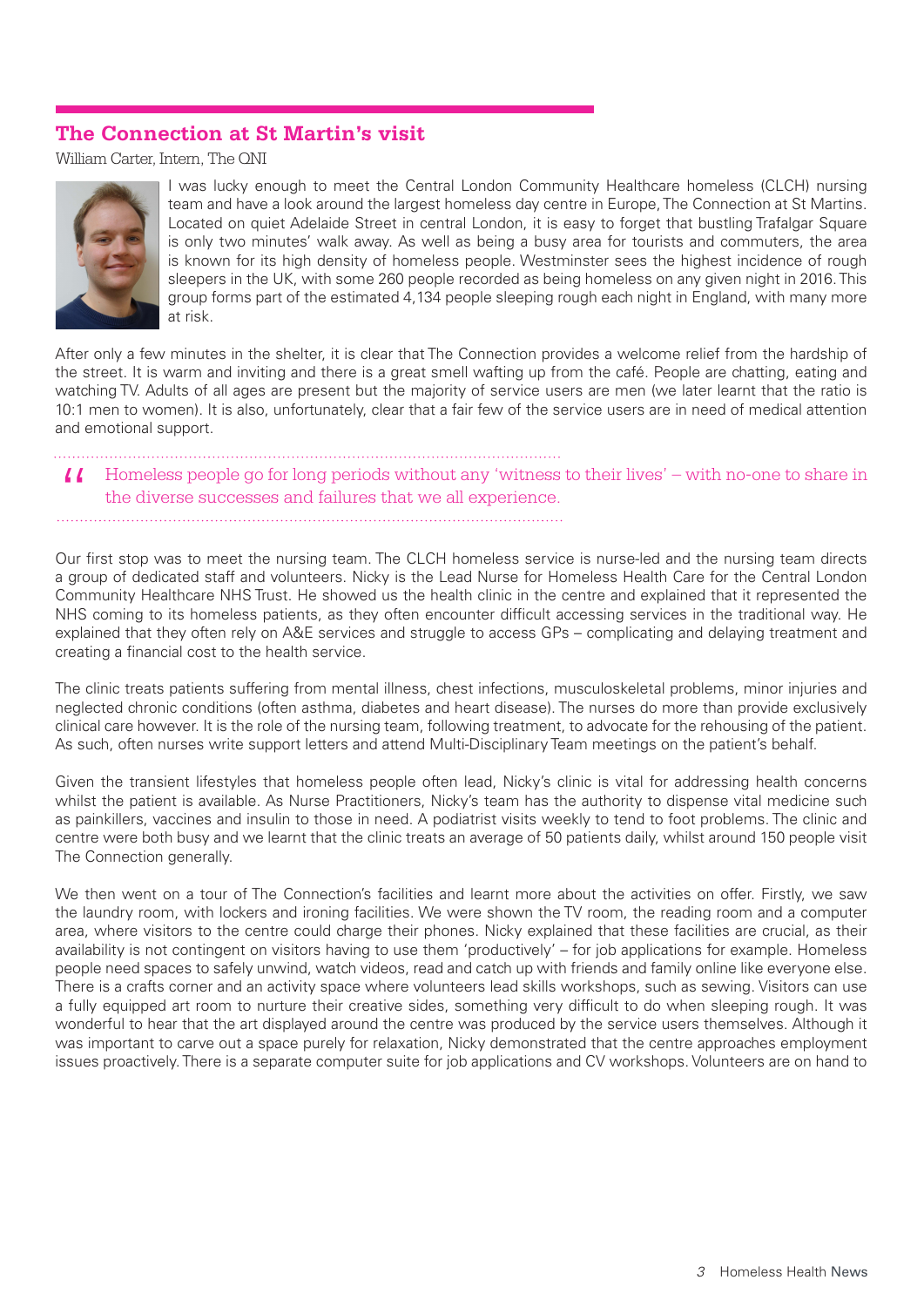

St Martin in the Fields

help service users top up their basic IT skills – something which much of the homed population takes for granted. Smart shoes and a suit were also available to borrow for interviews.

Having benefits stopped can be the tipping point for someone on the edge of homelessness. Understandably, people in such complicated or vulnerable situations are often ill-equipped to negotiate the benefit system. To help with this, a Department for Work and Pensions outreach officer visits The Connection daily to help service users sort out benefits issues and advocate for them. As with the nursing clinic, it was clear that an ethos of kindness and non-judgement is core to this service.

Nicky explained that The Connection cannot do its work alone, and has close working links to other homelessness

charities, including Depaul and Groundswell. Some of Groundswell's work in particular resonated with me. Their peer advocates travel with service users to important meetings, such as job interviews or hospital appointments – including serious procedures such as chemotherapy. If the service user would like to, they go for a coffee afterwards and chat about what has happened and how the service user feels. As Nicky put it, homeless people go for long periods without any 'witness to their lives' – with no-one to share in the diverse successes and failures that we all experience.

Nicky explained that the service operates a policy of "No Nos": if a particular service cannot be provided by The Connection itself, the patient will be referred to another organisation that can. This system of 'meaningful referrals', where users are tracked to make sure that they receive the care they need, means that no one falls through the gaps. I was struck by how highly the staff prioritised the patient's own agenda in order to empower them at a time when they are likely feeling disenfranchised. Nicky's other policy of 'Kindness, kindness, kindness' came across clearly through the compassion, patience and empathy of the staff. At all times the service users were helped to feel 'normal', whilst recognising the profound emotional and physical challenges of their situations.

I Nicky's other policy of 'Kindness, kindness, kindness' came across clearly through the compassion, patience and empathy of the staff. patience and empathy of the staff.

Just across the road from The Connection is St Martin-in-the-Fields, the Anglican Church with a large yet welcoming entrance facing Trafalgar Square. The church owns the building in which the day centre operates and has a long history of providing support and relief to the homeless. St Martin's has been caring for the vulnerable since the return of traumatised soldiers from the World Wars. Now it is the hub of homeless health in London. Every morning a team of volunteers conduct a sweep of the area to inform rough sleepers of the services available and encourage them to come into the centre. This encouragement and welcoming approach is vital as homeless people can often feel wary of services if they have had a negative experience in the past. Nicky told us that certain statutory services can be made contingent upon relocation of the homeless person, uprooting them from what community they have managed to form. With this in mind, it is unsurprising that some rough sleepers are wary about accepting help.

The statistics on UK homelessness are grim. According to Crisis, rough sleepers are 17 times more likely to have been victims of violence, with more than a third having been deliberately hit or kicked whilst sleeping rough. Rough sleepers are more than nine times more likely to take their own lives than the housed population. Only 20% of private landlords are willing to take homeless people on as tenants, which entrenches homelessness further.

The comprehensive and compassionate service operating at The Connection could not be more vital. The centre clearly excels at alleviating the suffering of people experiencing homelessness and helping them get off the streets for good.

#### **Find out more**

- Central London Community Healthcare
- The Connection at St Martin's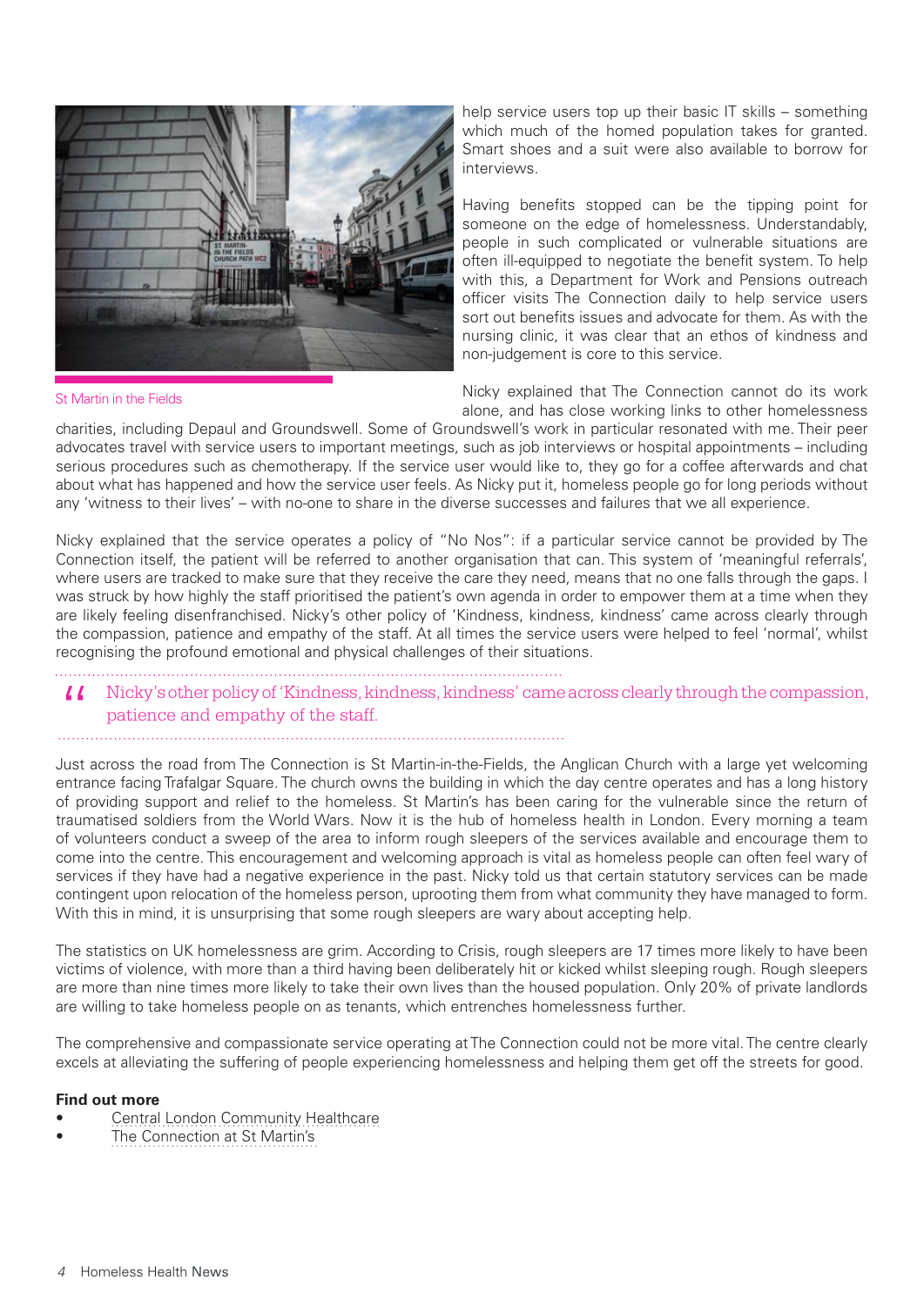# **A lifeline to the homeless and their pets**

Zoe Edwards, Head of Animal Welfare, Mayhew



Last year, Mayhew marked 17 years of helping and providing personal support for the homeless and their pets. Since 2000, we were one of the first animal welfare charities to start working with the homeless.

As well as reaching out to rough sleepers on the streets in many London boroughs, Mayhew's Animal Welfare Officers visit 15 homeless centres regularly each year and work tirelessly with several organisations including Thames Reach, Spitalfields Crypt Trust, The Salvation Army, St Mungo's, Crisis, and Broadway Homeless Hostel and Drop-in Centre to offer support and advice to homeless people.

A dog is often a homeless person's only companion, but the added expense of vet and food bills puts an extra burden on people who are already in a vulnerable situation. Our Animal Welfare Officers offer all homeless dog owners free general health checks and microchipping and provide light-up safety collars with tags and leads, jackets for the dogs in the winter months, dog food, treats and poo bags. Not only do we supply vital items for the animal, we are also there to support and advise the owner too. However difficult the situation may be, we never judge and we are always available to help. We encourage and offer their dogs free neutering, vaccinations and a general health check with a Mayhew Vet at our on-site Community Vet Clinic in Kensal Green.



#### **Pet Refuge**

Mayhew also runs a Pet Refuge programme, which provides support for pet owners facing a personal crisis including hospitalisation, rehab, detox for alcohol and drug addiction, or even those sent to prison.

Pet Refuge involves our Animal Welfare Officers ensuring that the animal receives the best possible care and is placed in a safe environment for the duration of the crisis period. For many people facing a personal crisis, our service is a lifeline.

#### **Crisis at Christmas**

We also attend the annual 'Crisis at Christmas' and set up a temporary clinic with our Vet Team and Animal

A homeless person's companion

Welfare Officers. Christmas can be an incredibly difficult time of year for a homeless person, so Mayhew and Crisis work together to ensure they are not separated from their dog during the festive period.

The dogs are brought by their owners to specially built, temporary kennels, where they have their own pen and plenty of comfortable bedding and blankets. The dogs can spend the time being supervised and cared for by Crisis volunteers, while Mayhew's expert team give them a thorough health check and preventative veterinary care. Mayhew also offers advice and assistance to owners on caring for their dog while they also receive help and support from Crisis. We will be on hand again this year on Wednesday 27 December 2017.

#### **Further information**

E: [awo@mayhewanimalhome.org](mailto:awo%40mayhewanimalhome.org%20?subject=) 

W:<www.themayhew.org/about/local-community-work/working-with-the-homeless/>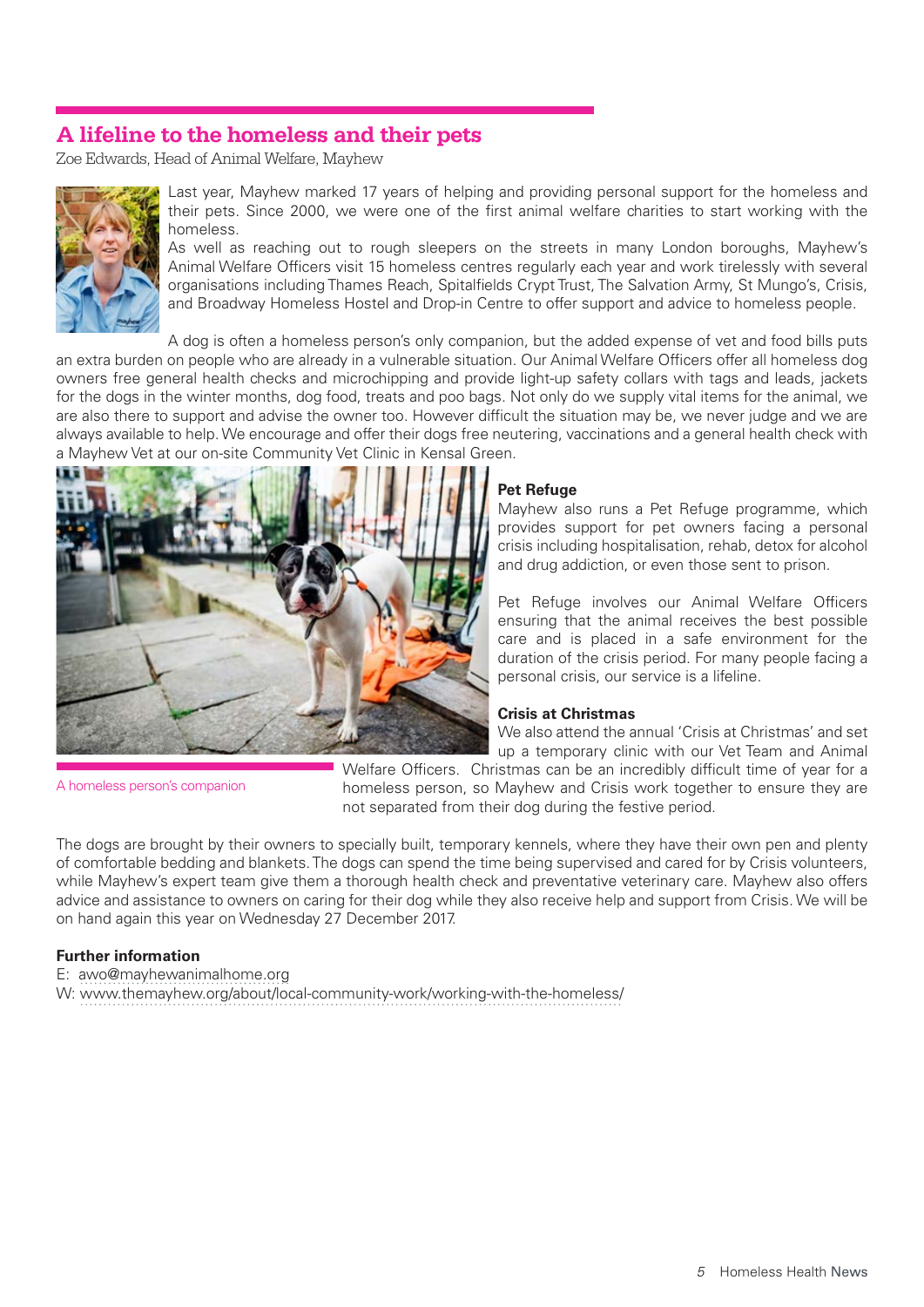## **Finding solutions to homelessness**

Amy Varle, Founder and Creator, Social Property Investment



In 2017, over 100 million people worldwide are homeless.<sup>1</sup> They have no shelter, no security and no hope. Homelessness expenditure in Britain is said to exceed £1 billion<sup>2</sup> each year; the human costs, however, are much higher. Homelessness is dangerous, destructive and devastating, to any individual or household. Ultimately, it can be fatal; with the average homeless person having a life expectancy of just 47 or 43, for men and women respectively<sup>3</sup>.

Since 2012, I have worked independently to identify economical and compassionate solutions which can be tailored towards the crisis of modern homelessness. Throughout this time, I have regularly engaged with the street homeless community in my home city of Manchester and I have sadly, borne

witness to many tragic, premature and some might say, preventable deaths. As someone who had the misfortune of suffering homelessness as a teenager, I feel a deep sense of empathy for the plight of those who have no home to call their own.



Modern research robustly supports the theory that homelessness is primarily a housing crisis, and therefore should be addressed, without stipulation or barrier, precisely through housing. Pioneered in New York in the 1990's, 'Housing First' an evidence-based practice which is now widely-cited across developed nations as the most effective approach to ending all types of homelessness<sup>4</sup>.

My work, therefore, focuses on creating - or, removing barriers to - sustainable living situations for vulnerable or disadvantaged individuals. Over the last few years, I have supported over 100 people into permanent homes via my practical research work.

In May 2016, I was delighted to be awarded a Travelling Fellowship from the Winston Churchill Memorial Trust, affording me the life-changing opportunity to travel to the United States of America in order to conduct fieldwork,

Amy visiting Silicon Valley's jungle camps with which would enhance my strategic designs to address homelessness with CHAM Deliverance Ministry, May 2016



Amy with Dave Heath (Bombas Socks) and Terence Gerchberg (Back on My Feet) in New York

international influence and flare. Connecting with the very best of industry practice from across the globe, during a six-week solo pit-stop-tour of the

USA, I examined the infrastructure behind world-leading mission–led enterprise focused on best practice for homelessness resolution.

In New York, I visited award-winning housing provider [Breaking Ground,](http://www.breakingground.org/) as well as national fitness and lifestyle club for the homeless, [Back on](https://www.backonmyfeet.org/)  [My Feet](https://www.backonmyfeet.org/). In San Francisco, I was wowed by inter-sector support coordinator, [Project Homeless Connect](https://www.projecthomelessconnect.org/) and inspired by Housing First champion, [Delivering Innovation in Supported Housing](http://dishsf.org/). I also toured Skid Row in Los Angeles, Silicon Valley's infamous jungle camps and more unusual options available to the most displaced members of mainstream society, such as the [Dome Village](http://domevillage.tedhayes.us/). Each appointment offered its own unique approach, allowing me to explore some of the most radical and successful techniques being deployed to address challenging social issues in the world today.

Further igniting my drive to inspire positive, transformational change, I've channelled much of my energy since my return into promoting a movement of 'Housing First' led approaches towards homelessness in Britain; working to increase confidence in new practice across the public,

<sup>1</sup> [https://homelessworldcup.org/homelessness-statistics/](https://homelessworldcup.org/homelessness-statistics/%20)

<sup>2</sup><http://www.homeless.org.uk/facts/understanding-homelessness/impact-of-homelessness>

<sup>3</sup> [https://www.crisis.org.uk/media/236799/crisis\\_homelessness\\_kills\\_es2012.pdf](https://www.crisis.org.uk/media/236799/crisis_homelessness_kills_es2012.pdf%09)

<sup>4</sup><http://housingfirsteurope.eu/guide/what-is-housing-first/housing-first-in-europe/>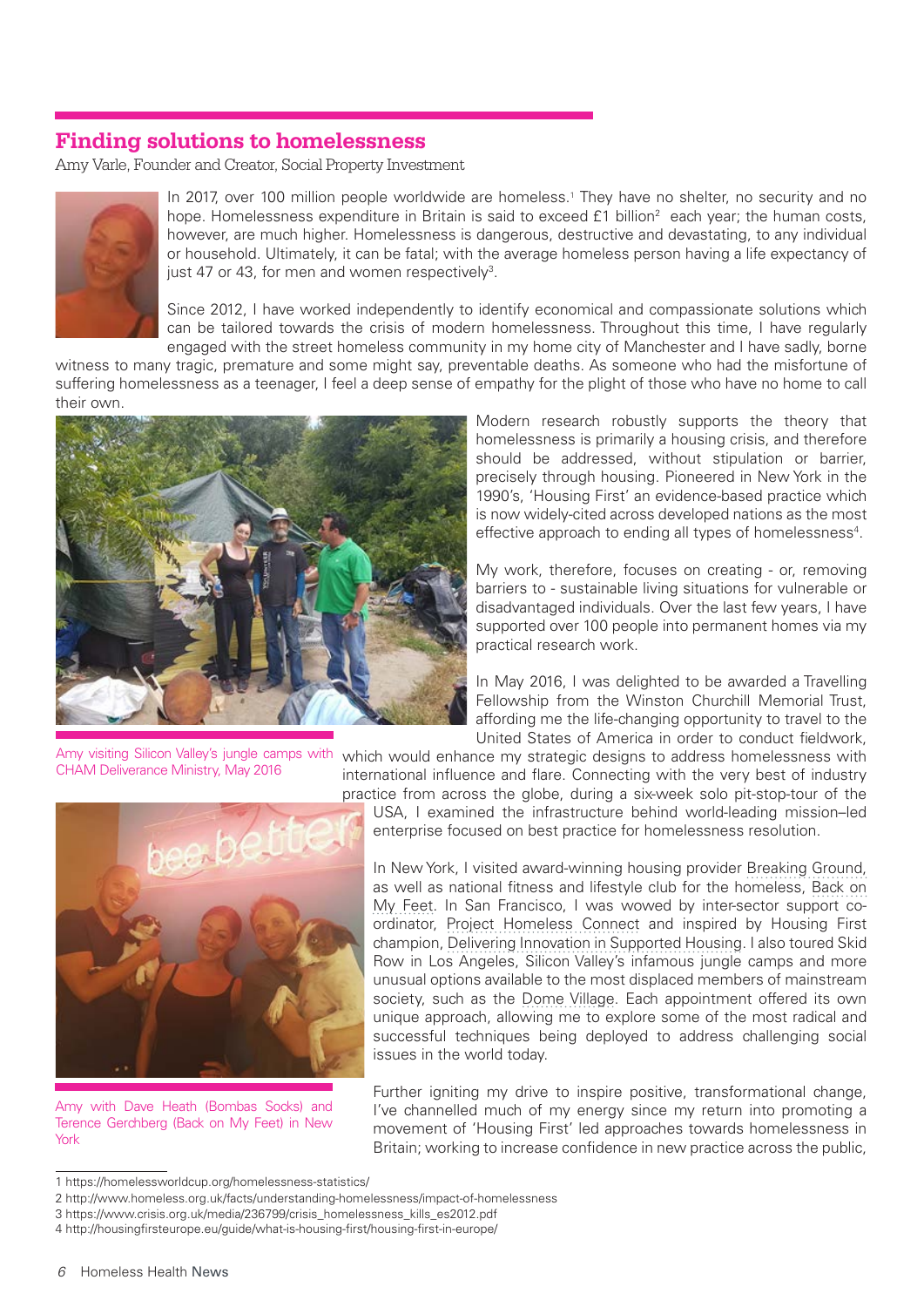private, third and sectors. With the UK Government recently announcing £28 million in funding to support the launch of 'Housing First' pilots across three major cities<sup>5</sup>, professionals who work with people experiencing homelessness must be rapidly recruited, educated and nurtured if the project is to succeed - and further evolve.

Now is the time for Britain to get behind 'Housing First' and begin to adapt methods and practices which will suit the inevitable national roll-out at a later date. As Breaking Ground state: Bringing a homeless person inside – or preventing them from sleeping outdoors in the first place – is not only effective, as well as cost-effective; it's also the right thing to do.

[Learn more](http://www.socialpropertyinvestment.co.uk/) about international approaches to homelessness and housing instability, or get some support to manage homelessness with a housing-led response. 'Social Property Investment: Pioneering Strategies For 21st Century Homelessness Prevention and Response' will be available for download from February 2018.

#### **Further information**

E: [amy.varle@peoplespropertyshop.co.uk](mailto:amy.varle%40peoplespropertyshop.co.uk?subject=) T: @MissAmyVarle W: [www.socialpropertyinvestment.co.uk](mailto:www.socialpropertyinvestment.co.uk?subject=)

5 <https://www.insidehousing.co.uk/news/news/government-announces-28m-funding-for-housing-first-pilots-53329>

## **News**

#### **UK Budget puts more emphasis on housing and homelessness**

The Chancellor Phillip Hammond announced in his November budget a number of measures focused on housing and homelessness, including new Housing First pilots, a new government Homelessness taskforce, and a focus on more housebuilding. The QNI gave [a response](https://www.qni.org.uk/news-and-events/news/qni-responds-autumn-budget/) on what the budget means for community nursing and St Mungo's gave [their verdict](https://www.mungos.org/press_release/st-mungos-response-to-budget-announcements/) on what the budget would mean for homelessness. The Government has also announced that the Local Housing Allowance (LHA) cap will not apply to supported housing from April 2019.

#### **Minimum Unit pricing ruled to be legal**

The UK Supreme Court has ruled that minimum unit pricing for alcohol is legal, with implications for legislation planned for Scotland. This may lead toward wider legislation in Northern Ireland and Wales to reduce alcohol harm through pricing. [Read more.](http://ahauk.org/minimum-unit-pricing-ruled-legal/)

#### **High Court rules Government redefinition of torture in immigration detention policy is unlawful**

In October, the charity Medical Justice and a group of people who experienced torture and were subsequently held in immigration detention successfully proved that the Government's redefinition of torture in its immigration detention policy is unlawful. This may open up the door to other cases of people who have been held in immigration detention centres. [Read more.](http://www.medicaljustice.org.uk/high-court-rules-government-redefinition-of-torture-in-immigration-detention-policy-is-unlawful/%3Futm_source%3DFull%2BMailing%2BList%26utm_campaign%3Dbcb5eda6ff-EMAIL_CAMPAIGN_2017_10_17%26utm_medium%3Demail%26utm_term%3D0_acde95b0a1-bcb5eda6ff-256589557)

## **Events and Opportunities**

#### **Giving Physical Activity Advice Training - Public Health England**

Public Health England is offering free locally tailored training sessions for nurses and other interested health care professionals in relation to giving guidance on physical activity. Very brief advice on physical activity from healthcare professionals has been shown to improve health.

This training focuses on practical tips to integrate this into every day clinical practice. 1 in 4 patients would be more active if advised by a GP or nurse. Over 40% of nurses are unaware of the recommended guidelines for physical activity. This training is supported by resources and guidance from the Chief Medical Officer. It is available in England until 31 March 2018. [Book your free session.](mailto:physicalactivity%40phe.gov.uk?subject=)

#### **Patient Safety Awards**

The Patient Safety Awards are a fabulous celebration of the good work being done every day in the NHS to improve care for patients and reduce harm. Each award is independently judged by some of the biggest names in healthcare improvement who select the very best projects at an awards evening. See all of this year's categories and [enter your](eyJpIjoiT1dVMU5qSTNOR1l3TnpBMSIsInQiOiJLTlwvYUMzVzFNWjQzZVhrUjhYcjZSY1B5WWVaT0tLdHBWN2g0a0hnMFwvRUFWWVAxZkVRV09DRm1seHdmMlFEWTNUaVZQXC81VEJRQ0IxdzFCRENcL1lZQ3Z5SjV4alFBdWRvZk5Eb0JuSUFTTU85Nm40aGNNNjFjUGM1TkV6QlYzWCsifQ) [service for an award.](eyJpIjoiT1dVMU5qSTNOR1l3TnpBMSIsInQiOiJLTlwvYUMzVzFNWjQzZVhrUjhYcjZSY1B5WWVaT0tLdHBWN2g0a0hnMFwvRUFWWVAxZkVRV09DRm1seHdmMlFEWTNUaVZQXC81VEJRQ0IxdzFCRENcL1lZQ3Z5SjV4alFBdWRvZk5Eb0JuSUFTTU85Nm40aGNNNjFjUGM1TkV6QlYzWCsifQ)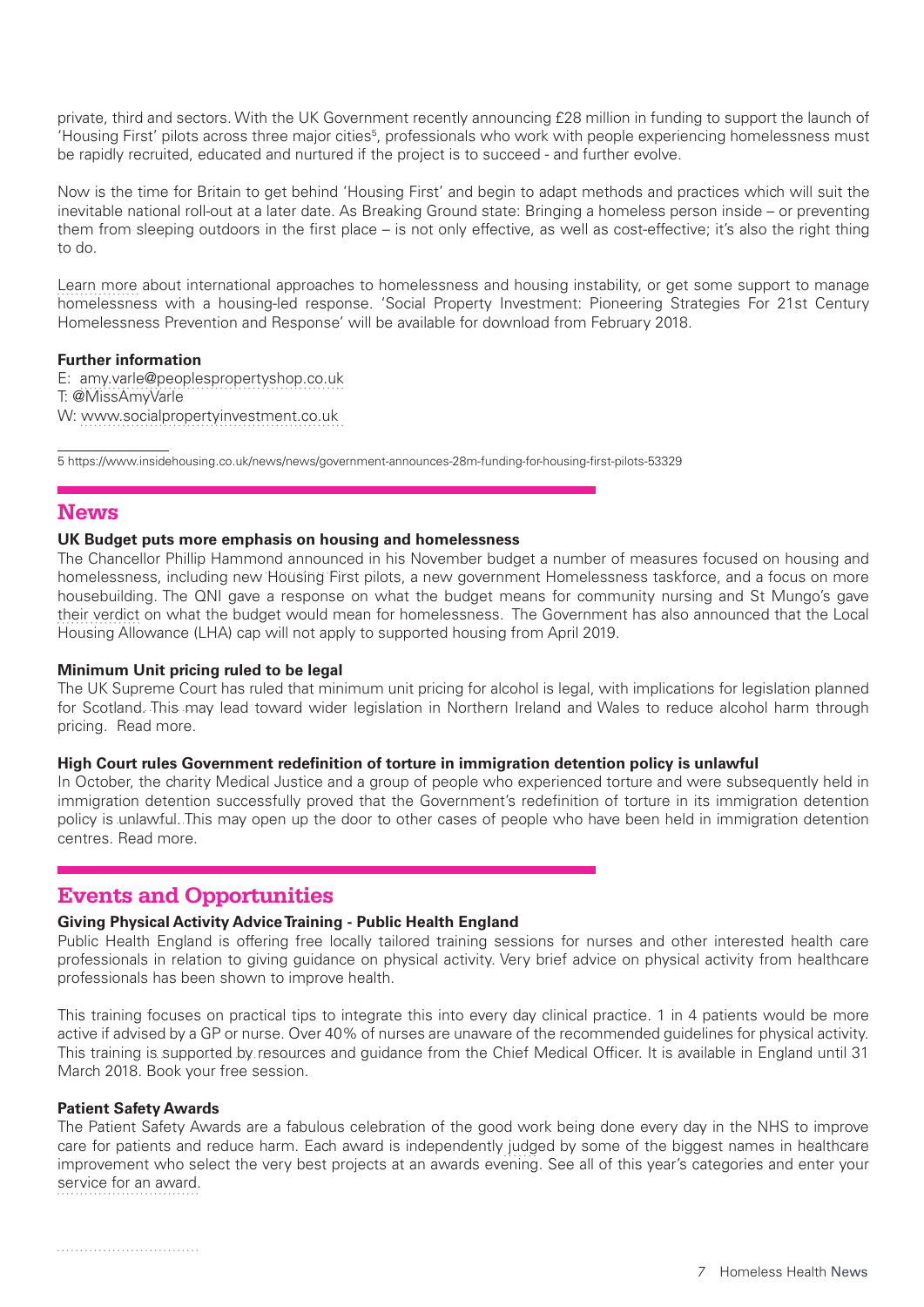# **Research and Evidence: Qualitative analysis of life stories of homeless people**

Dr Mzwandile A. Mabhala, Department of Public Health and Wellbeing, University of Chester



It is increasingly acknowledged that homelessness is a more complex social and public health phenomenon than just the absence of a place to live. This view signifies a paradigm shift, from the definition of homelessness in terms of the absence of permanent accommodation, with its focus on pathways out of homelessness through the acquisition and maintenance of permanent housing, to understanding the social context of homelessness and social interventions to prevent it.

This study aims to examine the stories of homeless people to gain understanding of the social conditions under which homelessness occurs, in order to propose a theoretical explanation for it. 26 semi-structured interviews were conducted with homeless people in three centres for homeless people in Cheshire, North West England.

The analysis revealed that becoming homeless is a process characterised by a progressive waning of resilience capacity to cope with life challenges created by series of adverse incidents in one's life. The data show that the final stage in the process of becoming homeless is complete collapse of relationships with those close to them. The most prominent pattern of behaviours participants describe as the main causes of breakdown of their relationships are:

- 1. engaging in maladaptive behavioural lifestyle including taking drugs and/or excessive alcohol drinking
- 2. Being in trouble with people in authority.

The participants believe that their social condition affects their life chances; these conditions were responsible for their low quality of social connections, poor education attainment, insecure employment and other reduced life opportunities available to them.

Several participants stated that childhood experiences and damage that occurred to them as children had major influences on their ability to negotiate their way through the education system, gain and sustain employment, make appropriate choices of social networks and form and maintain healthy relationships as adults.

Participants identified drugs or alcohol and crime as the primary -cause of their relationship breakdown. However, when listening to their full stories the researchers often found that alcohol 'appears to be a manifestation of other issues including financial insecurities and insecure attachment'. Although some participants claimed drinking alcohol was not a problem until their employment circumstances changed, the researchers gained 'a sense that alcohol was partly responsible for creating conditions that resulted in the loss of their jobs'. All the participants explained that they drank alcohol to cope with multiple health (mental health) and social challenges.

#### **Research summaries**

If you have completed research or are undertaking research in the areas of homeless and inclusion health, then we would like to hear from you. Please email David at [david.parker-radford@qni.org.uk](mailto:david.parker-radford%40qni.org.uk?subject=), if you would be interested in writing a research summary for a future issue of Homeless Health News.